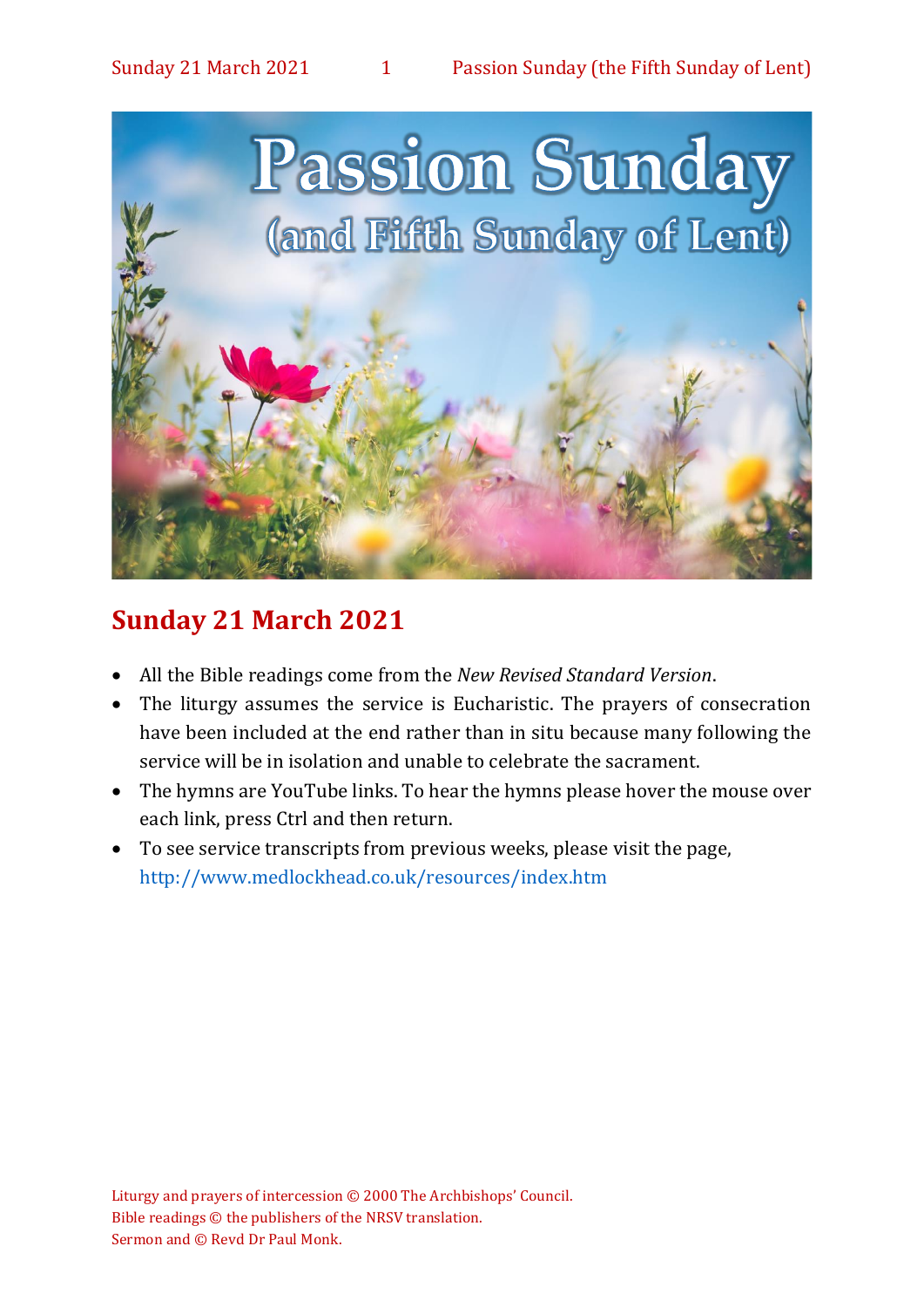## **Introduction and welcome**

HYMN 1 **[The old rugged cross](https://www.youtube.com/watch?v=W5Ee38FysBU)** (please click on this link to hear the hymn)

## **The Welcome**

In the name of the Father, and of the Son, and of the Holy Spirit

All **Amen.**

The Lord be with you

All **And also with you.**

## **The Preparation**

All **Almighty God,**

**to whom all hearts are open, all desires known, and from whom no secrets are hidden: cleanse the thoughts of our hearts by the inspiration of your Holy Spirit, that we may perfectly love you, and worthily magnify your holy name; through Christ our Lord. Amen.**

Our Lord Jesus Christ said:

The first commandment is this: 'Hear, O Israel, the Lord our God is the only Lord.

You shall love the Lord your God with all your heart,

with all your soul, with all your mind,

and with all your strength.'

And the second is this: 'Love your neighbour as yourself.'

There is no other commandment greater than these.

On these two commandments hang all the law and the prophets.

#### All **Amen. Lord, have mercy.**

The sacrifice of God is a broken spirit; a broken and contrite heart God will not despise. Let us come to the Lord, who is full of compassion, and confess our sins in penitence and faith, firmly resolved to keep God's commandments and to live in love and peace with all.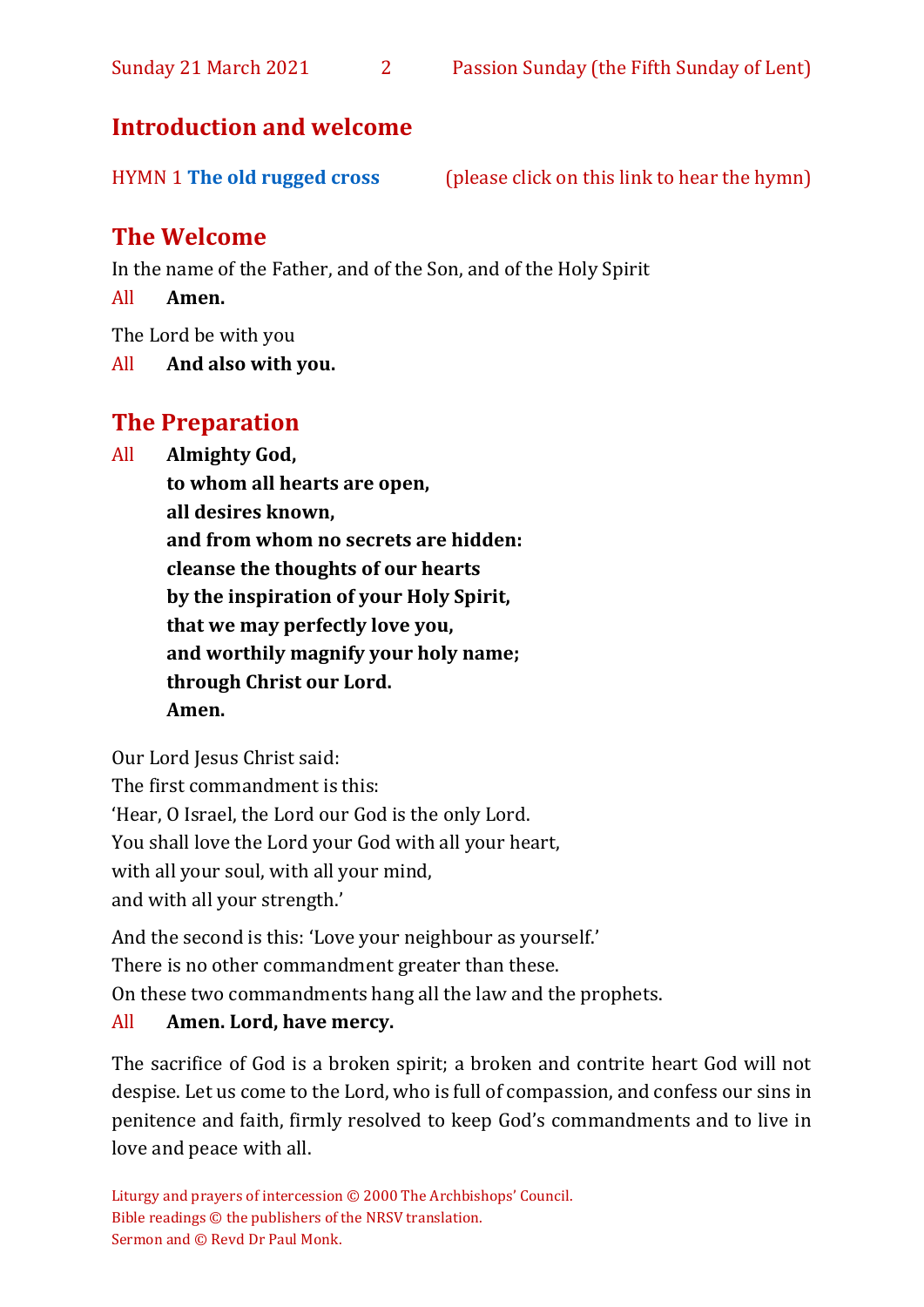All **Almighty God, our heavenly Father, we have sinned against you and against our neighbour in thought and word and deed, through negligence, through weakness, through our own deliberate fault. We are truly sorry and repent of all our sins. For the sake of your Son Jesus Christ, who died for us, forgive us all that is past and grant that we may serve you in newness of life to the glory of your name. Amen.**

Almighty God,

who forgives all who truly repent, have mercy upon you, pardon and deliver you from all your sins, confirm and strengthen you in all goodness, and keep you in life eternal; through Jesus Christ our Lord. All **Amen.**

## **The Gloria**

The Gloria is usually omitted during Lent.

## **The Collect for Passion Sunday**

Gracious Father, you gave up your Son out of love for the world: lead us to ponder the mysteries of his passion, that we may know eternal peace through the shedding of our Saviour's blood, Jesus Christ our Lord.

All **Amen.**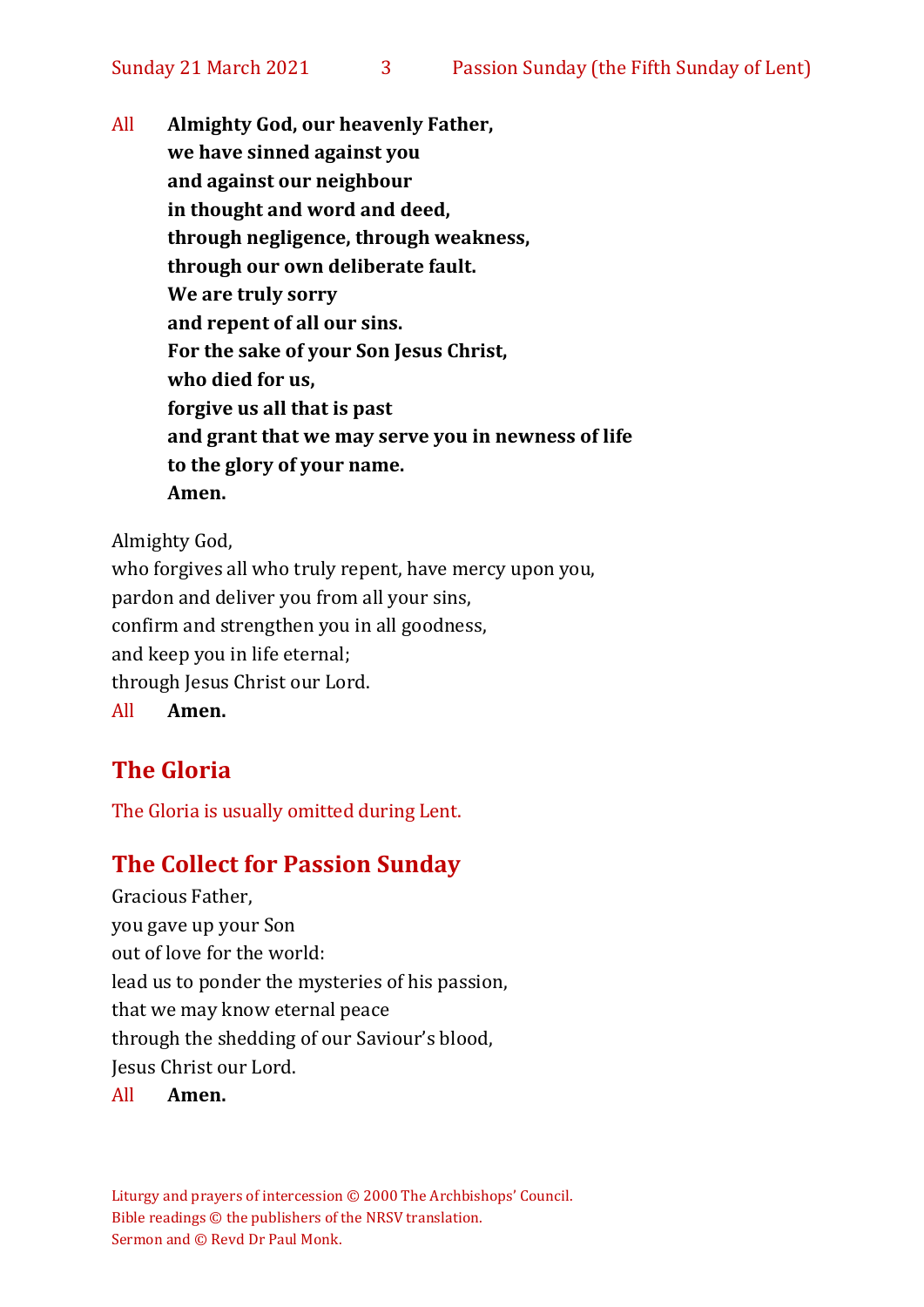# **First reading**

A reading from the Book of the prophet Jeremiah

The days are surely coming, says the Lord, when I will make a new covenant with the house of Israel and the house of Judah. It will not be like the covenant that I made with their ancestors when I took them by the hand to bring them out of the land of Egypt—a covenant that they broke, though I was their husband, says the Lord. But this is the covenant that I will make with the house of Israel after those days, says the Lord: I will put my law within them, and I will write it on their hearts; and I will be their God, and they shall be my people. No longer shall they teach one another, or say to each other, 'Know the Lord,' for they shall all know me, from the least of them to the greatest, says the Lord; for I will forgive their iniquity, and remember their sin no more. *Jeremiah 31:31–34*

This is the Word of the Lord

All **Thanks be to God.**

# **Second reading**

A reading from the Letter to the Hebrews

Every high priest chosen from among mortals is put in charge of things pertaining to God on their behalf, to offer gifts and sacrifices for sins. He is able to deal gently with the ignorant and wayward, since he himself is subject to weakness; and because of this he must offer sacrifice for his own sins as well as for those of the people. And one does not presume to take this honour, but takes it only when called by God, just as Aaron was. So also Christ did not glorify himself in becoming a high priest, but was appointed by the one who said to him, 'You are my Son, today I have begotten you'; as he says also in another place, 'You are a priest forever, according to the order of Melchizedek.' In the days of his flesh, Jesus offered up prayers and supplications, with loud cries and tears, to the one who was able to save him from death, and he was heard because of his reverent submission. Although he was a Son, he learned obedience through what he suffered; and having been made perfect, he became the source of eternal salvation for all who obey him, having been designated by God a high priest according to the order of Melchizedek. *Hebrews 5:1–10*

This is the Word of the Lord

## All **Thanks be to God.**

## HYMN 2 **[Do not be afraid, I have redeemed you](https://www.youtube.com/watch?v=v2rO0LhSWJ0)** (click here to hear it the hymn)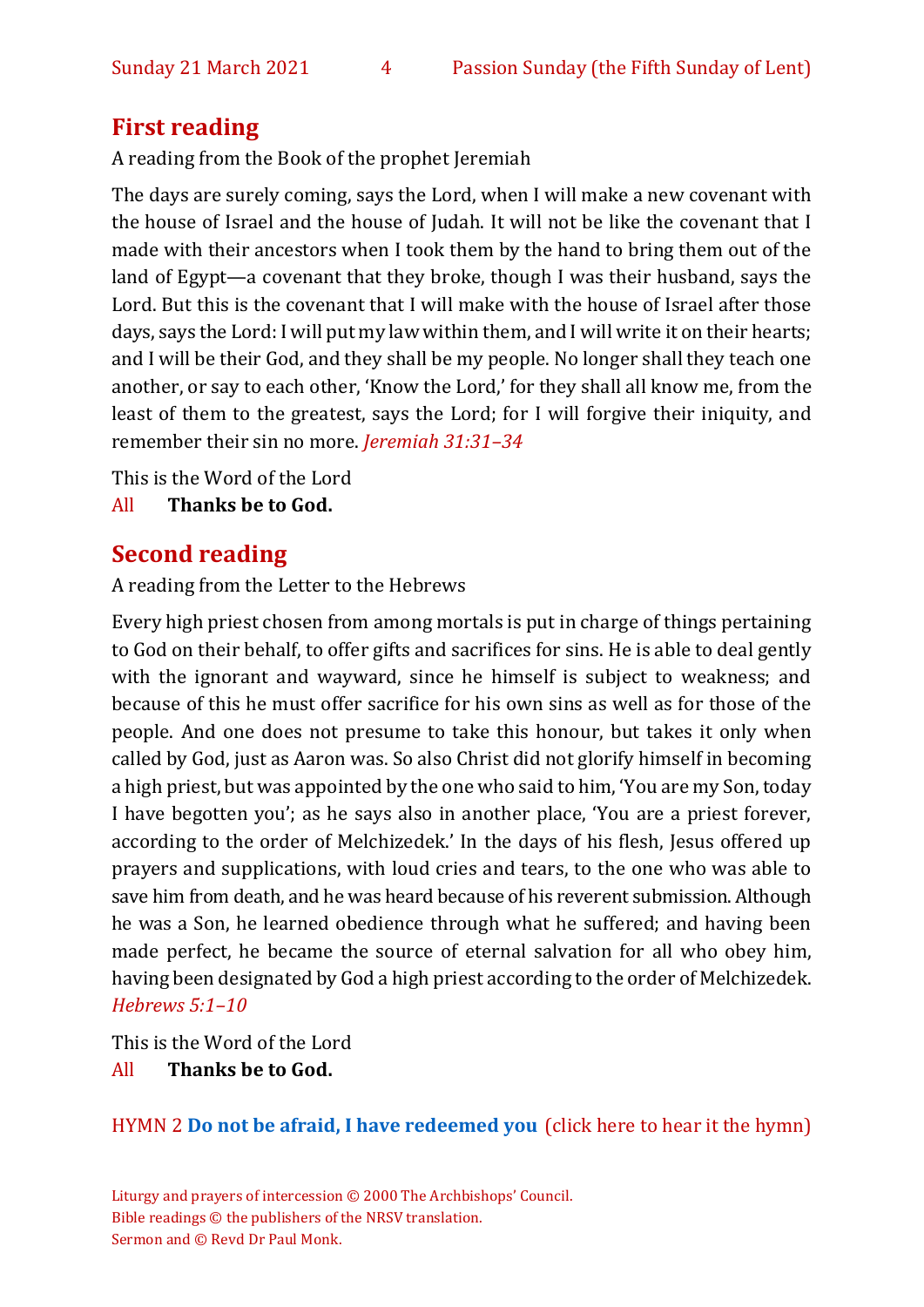## **Gospel reading**

Hear the Gospel of our Lord Jesus Christ according to John

#### All **Glory to you O Lord.**

Now among those who went up to worship at the festival were some Greeks. They came to Philip, who was from Bethsaida in Galilee, and said to him, 'Sir, we wish to see Jesus.' Philip went and told Andrew; then Andrew and Philip went and told Jesus. Jesus answered them, 'The hour has come for the Son of Man to be glorified. Very truly, I tell you, unless a grain of wheat falls into the earth and dies, it remains just a single grain; but if it dies, it bears much fruit. Those who love their life lose it, and those who hate their life in this world will keep it for eternal life. Whoever serves me must follow me, and where I am, there will my servant be also. Whoever serves me, the Father will honour.

'Now my soul is troubled. And what should I say—'Father, save me from this hour'? No, it is for this reason that I have come to this hour. Father, glorify your name.' Then a voice came from heaven, 'I have glorified it, and I will glorify it again.' The crowd standing there heard it and said that it was thunder. Others said, 'An angel has spoken to him.' Jesus answered, 'This voice has come for your sake, not for mine. Now is the judgment of this world; now the ruler of this world will be driven out. And I, when I am lifted up from the earth, will draw all people to myself.' He said this to indicate the kind of death he was to die. The crowd answered him, 'We have heard from the law that the Messiah remains forever. How can you say that the Son of Man must be lifted up? Who is this Son of Man?' Jesus said to them, 'The light is with you for a little longer. Walk while you have the light, so that the darkness may not overtake you. If you walk in the darkness, you do not know where you are going. While you have the light, believe in the light, so that you may become children of light.' After Jesus had said this, he departed and hid from them. *John 12:20–33*

This is the Gospel of the Lord All **Praise to you O Christ.** 

## **Sermon**

Today is Passion Sunday. It's traditionally the day in Lent when we deliberately start empathising with Jesus and His Passion. It's risky: a genuine empathising will mean changing our lives to reflect His Passion in *every* way! But how do we do so?

The early Church preferred to call the two unequal halves of the Bible its *covenants* rather than 'testaments', because the covenants it describes help describe its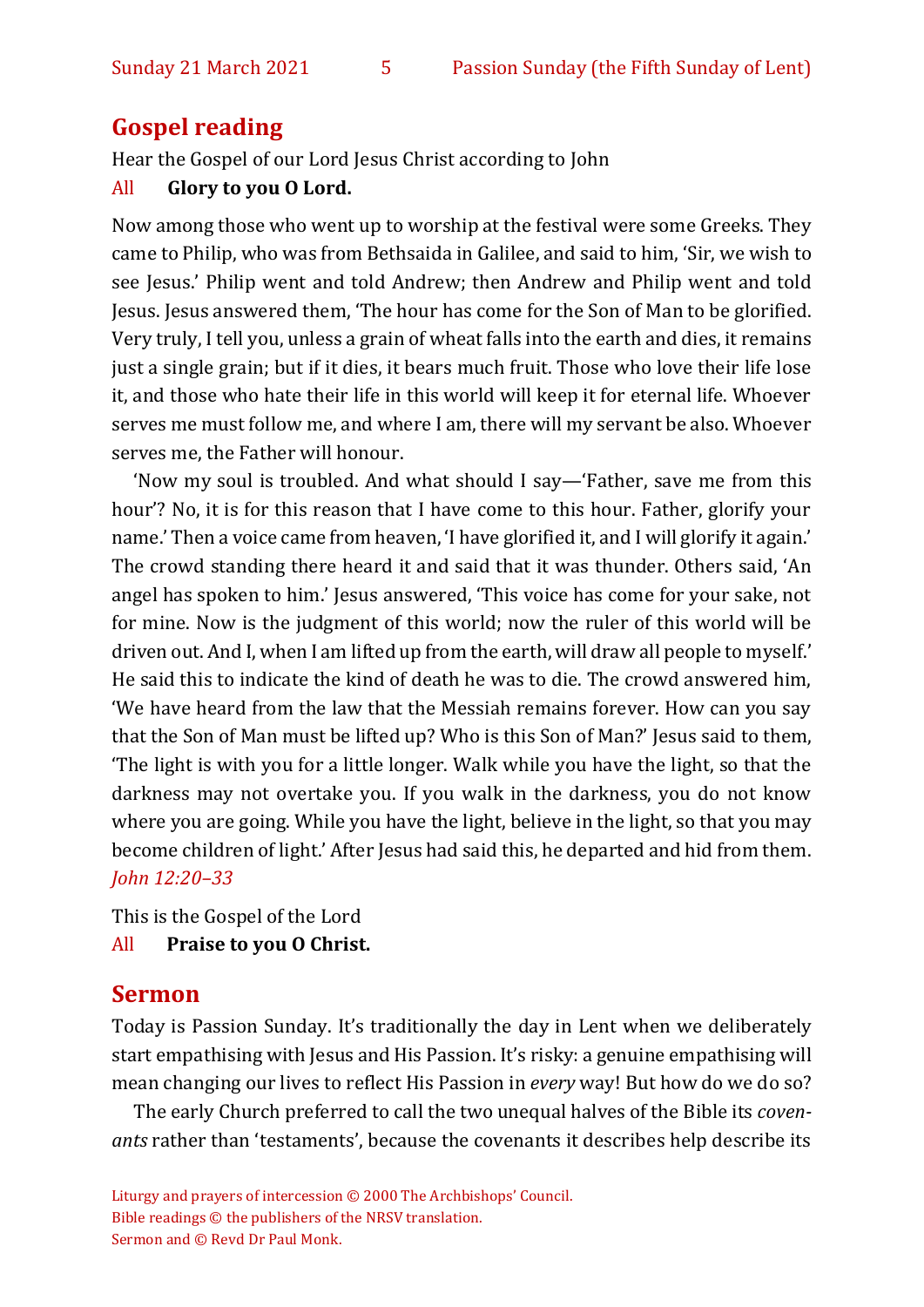structure. 'Covenant' is a difficult word than testament. It means an agreement or promise, often set within a legal framework. It's usually accompanied by some form of condition which acts a bit like a legal guarantee.

Scripture cites many covenants between God and humankind:

- 1. The first covenant is that between God and Noah in Genesis 9:9. To paraphrase, God says, 'I will never destroy the whole of creation … the sign of that covenant is written in the fabric of that creation, as a rainbow.'
- 2. The second and better-known covenant is that between God and Abraham in Genesis 17:2. To paraphrase, 'I will increase your descendants.' That covenant was expressed in terms of human flesh, so the sign of that covenant was written in the flesh of Abraham's descendants—in terms of circumcision.
- 3. God entered a covenant with Moses on Mount Sinai in Exodus 24. This is the most famous covenant and was expressed in terms of priesthood, commandments and blood—Law and the Ten Commandments. Scripture says Ex 31:12– 17 says the sign of this covenant is the Sabbath.
- 4. A further covenant appears in today's first reading, which comes from the Prophet Jeremiah. There, God says, 'No longer shall they teach one another, or say to each other, "Know the Lord" for they shall all know me, from the least of them to the greatest' (Jeremiah 31:34). God framed that covenant in terms of knowledge and its sign is framed in terms of knowing ourselves to be forgiven.
- 5. The New Covenant is that between Jesus and humankind in John 13:35,35. At the Last Supper, Jesus gave the New Commandment, 'Love one another as I have loved you; by this everyone will know that you are my disciples, if you love one another.' This covenant is framed in terms of love. When we remember that God is love (1 John 4:16) we see how God writes this covenant in His own essence.

These five covenants address the developmental stages that sinful humankind grows through as it enters in its relationship with God. They start with a (then) new image of God as merciful and involved. This first covenant helps us move from a vision of a vengeful God to a being who is on our side and wants to care for all of us.

The second covenant sponsors the idea of God knowing of what we are made. He has 'insider information' to help us grow in discipleship. Scripture illustrates the idea with circumcision, which is a physical metaphor implying irrevocable and permanent cleanliness. For a better (Christian) symbol, consider the idea of an organ transplant: it replaces something essential but currently diseased and dying.

The third covenant recognises that we have free will and tells us how to direct it. The Law given to Moses direct our lives God-ward in minute and pedantic detail.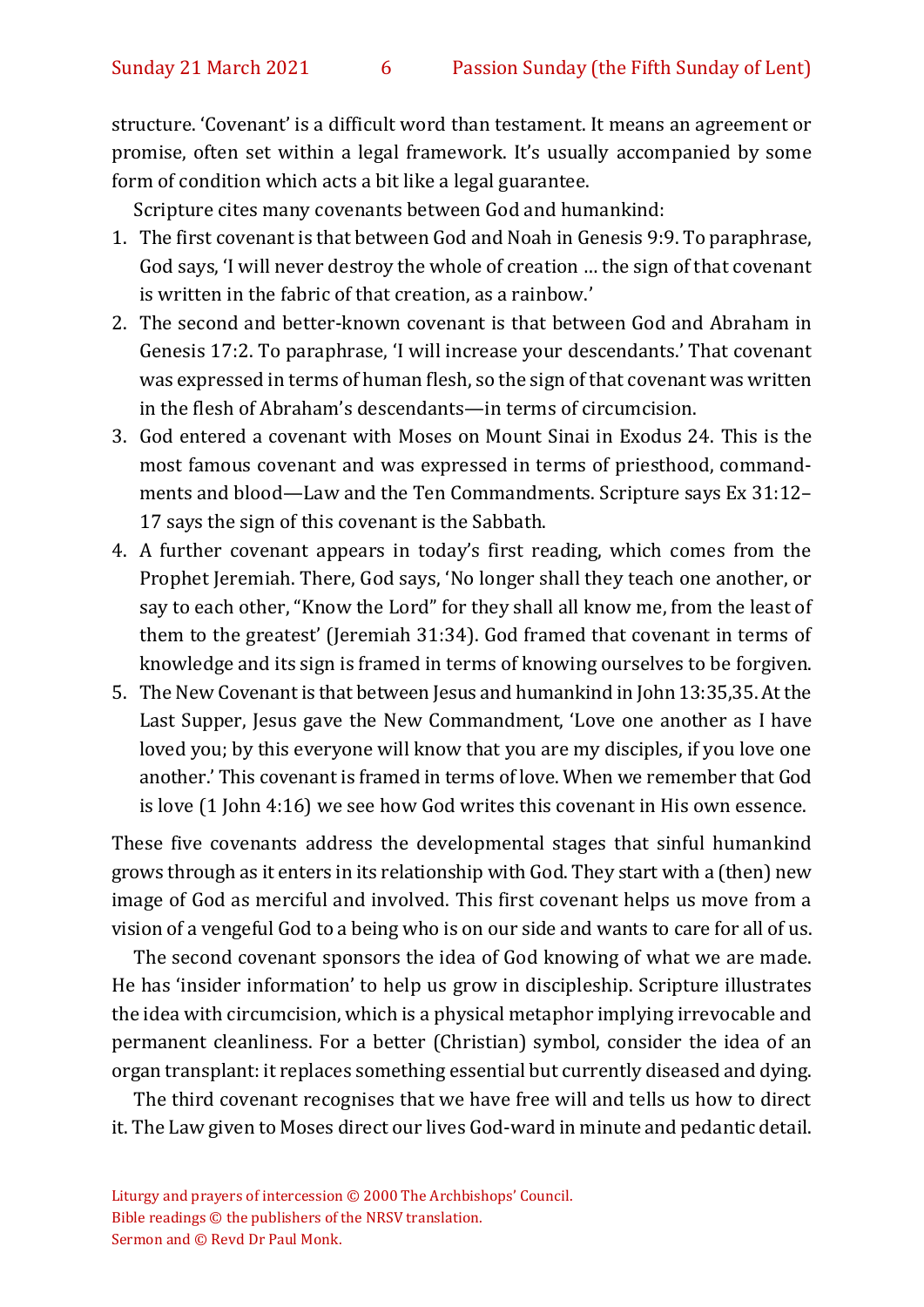The fourth covenant lets humankind to identify more closely with Jesus. In time, we acquire a sort of empathy that does not require externally applied rules or commands: we learn to see and read a situation as God Himself sees and reads it.

The final and ultimate step involves love. We finally start a relationship with God. The idea implies profound mutuality. We're no longer friends but close family.

This idea of covenants helping humankind to grow in knowledge about God helps us talk about becoming more like Jesus. We learn to live Jesus' Passion in order to grow ever closer to Jesus. As we identify with Jesus, so we start to live our own Passion. Like the four covenants above, our lives become a cycle of correcting untruths about God in order to grow toward a greater sense of intimacy with God.

We can read today's Gospel through this lens. It starts with a group of Greek people who want to become disciples of Jesus. That's why they talk first to Philip because his name is Greek, and they expect he'll be more sympathetic to their cause. The point is, they know about Jesus and want to get closer. They don't yet know that their task, if successful, will mean sharing His Passion. In the same way, today's passage from the Letter to the Hebrews talks of Jesus as a High Priest. In effect, Jesus (as priest) is acting as a midwife during our re-birth into this new life.

Read this way, it's obvious why we so often fail to grow into Christlikeness. We fail to live up to the first covenant insofar as we live and proclaim a vengeful God; we live as though God is only on our side. We fail to live up to the second covenant insofar as we live and proclaim a God who does not require absolute moral cleanliness. We fail to live up to the third covenant insofar as we live and proclaim a God who only acts through priest-laden ritual and is never pleased except when we follow complex rules. We fail to live up to the fourth covenant insofar as we live and proclaim a God we cannot understand. And we fail to live up to the fifth commandment insofar as we live and proclaim a God who does not require us to love.

Today is Passion Sunday. It invites us to share the Passion of Christ as the way of living a more genuine discipleship. Today's Scripture readings invite us to grow into a relationship with the true God. *And, to that end, he invites us to make each covenant a loving, positive bond between God and us.* That way we bind ourselves to Him and can start to live His Passion in our own lives, today.

#### **The Creed**

Do you believe and trust in God the Father, the source of all being and life, the one for whom we exist?

#### All **We believe and trust in him.**

Liturgy and prayers of intercession © 2000 The Archbishops' Council. Bible readings © the publishers of the NRSV translation. Sermon and © Revd Dr Paul Monk.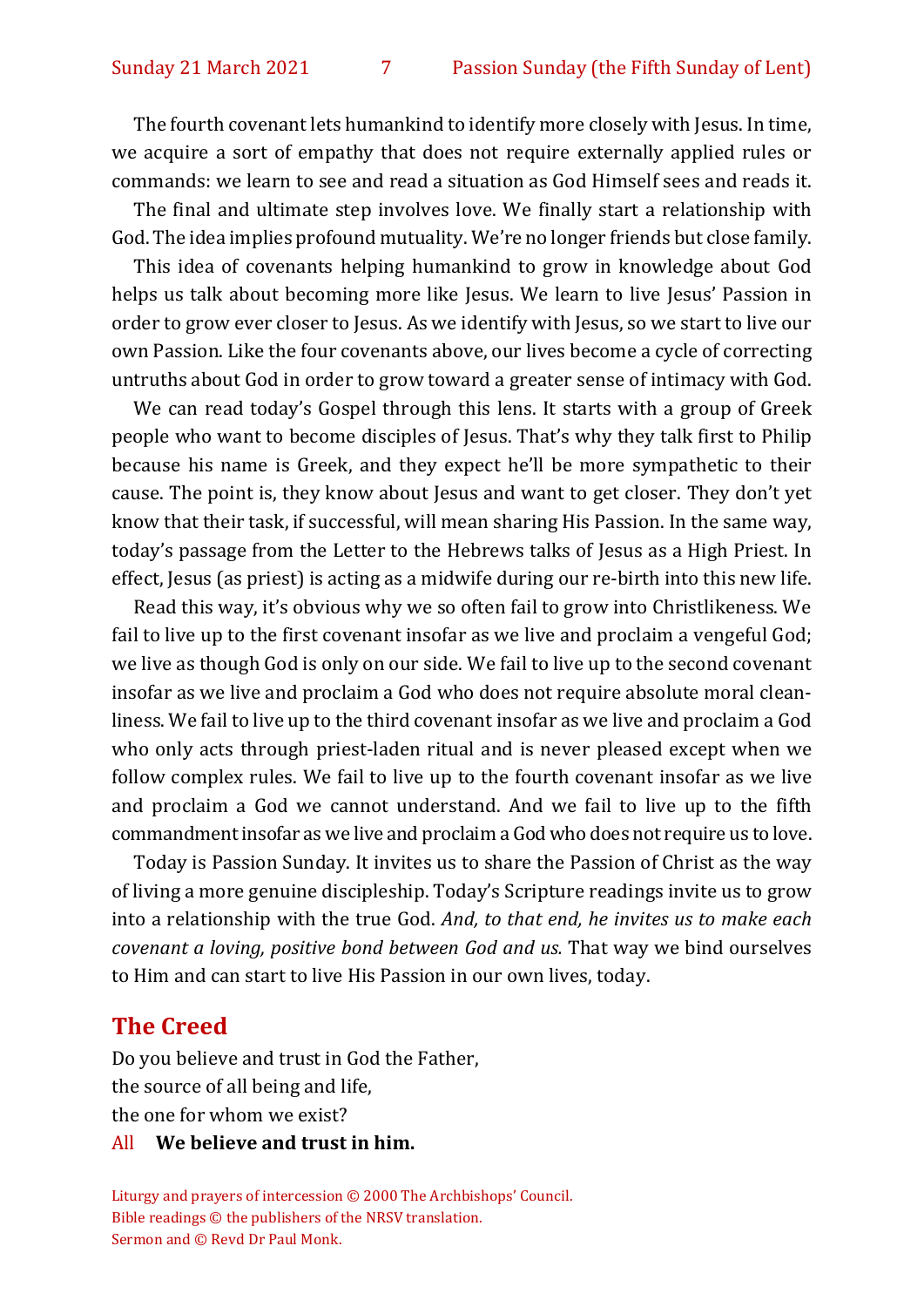Do you believe and trust in God the Son, who took our human nature, died for us and rose again?

#### All **We believe and trust in him.**

Do you believe and trust in God the Holy Spirit, who gives life to the people of God and makes Christ known in the world?

#### All **We believe and trust in him.**

This is the faith of the Church.

All **This is our faith. We believe and trust in one God, Father, Son and Holy Spirit. Amen.**

## **Prayers of intercession**

Let us pray to the Father through his Son who suffered on the cross for the world's redemption. Fill with your Spirit Christ's broken body, the Church … Give to Christian people everywhere a deep longing to take up the cross and to understand its mysterious glory. By the Saviour's cross and passion,

#### All **Lord, save us and help us.**

Bless those who lead the Church's worship at this solemn time … In the preaching of the word and the celebration of the sacraments draw your people close to you.

By the Saviour's cross and passion,

#### All **Lord, save us and help us.**

Strengthen those [among us] who are preparing for baptism, together with their teachers, sponsors and families … Teach them what it means to die and rise with Christ and prepare them to receive the breath of his Spirit. By the Saviour's cross and passion,

#### All **Lord, save us and help us.**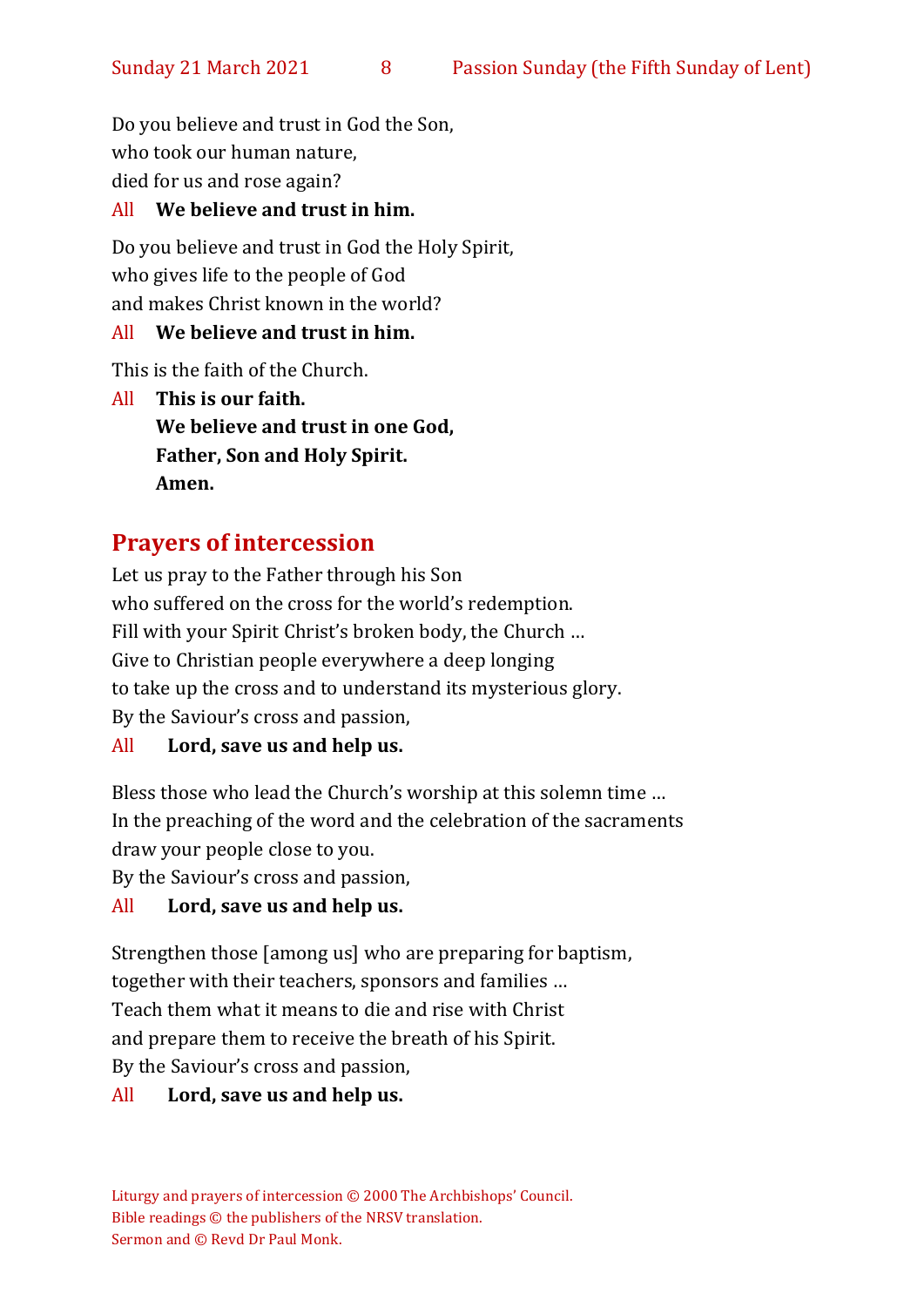Look in your mercy upon the world you loved so much that you sent your Son to suffer and to die … Strengthen those who work to share the reconciliation won at such a cost upon the cross.

By the Saviour's cross and passion,

#### All **Lord, save us and help us.**

Bring healing by the wounds of Christ to all who are weighed down by pain and injustice … Help the lonely and the betrayed, the suffering and the dying, to find strength in the companionship of Jesus, and in his passion to know their salvation. By the Saviour's cross and passion,

#### All **Lord, save us and help us.**

Welcome into paradise all who have left this world in your friendship …

According to your promises,

bring them with all your saints

to share in all the benefits of Christ's death and resurrection.

By the Saviour's cross and passion,

#### All **Lord, save us and help us.**

Merciful Father,

All **accept these prayers for the sake of your Son, our Saviour Jesus Christ. Amen.**

## **The peace**

Since we are justified by faith, we have peace with God through our Lord Jesus Christ, who has given us access to his grace.

The peace of the Lord be always with you,

#### All **And also with you.**

#### HYMN 3 **[O the bitter shame and sorrow](https://www.youtube.com/watch?v=vJbzqbiZ7JA)** (click on this link to hear the hymn)

#### The liturgy of the Communion Service appears below

Liturgy and prayers of intercession © 2000 The Archbishops' Council. Bible readings © the publishers of the NRSV translation. Sermon and © Revd Dr Paul Monk.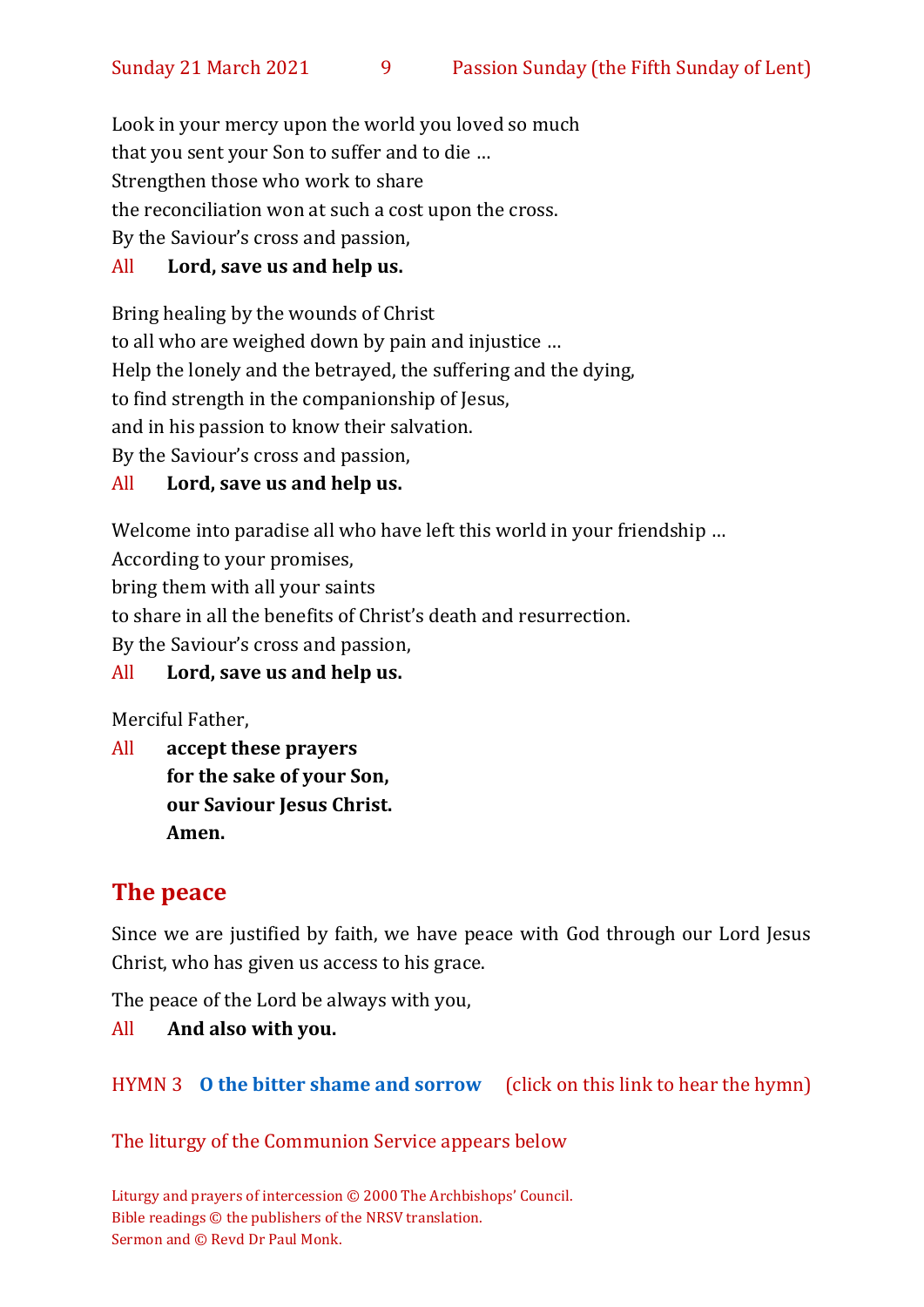# The Dismissal

Christ give you grace to grow in holiness, to deny yourselves, take up your cross, and follow him; and the blessing of God the Almighty: Father, Son, and Holy Spirit, be with you now and remain with you always. All **Amen.**

HYMN 4 **[Firmly I believe and truly](https://www.youtube.com/watch?v=F0K3STHs6yo)** (please click on this link to hear the hymn)

Go in peace to love and serve the Lord.

#### All **In the name of Christ. Amen.**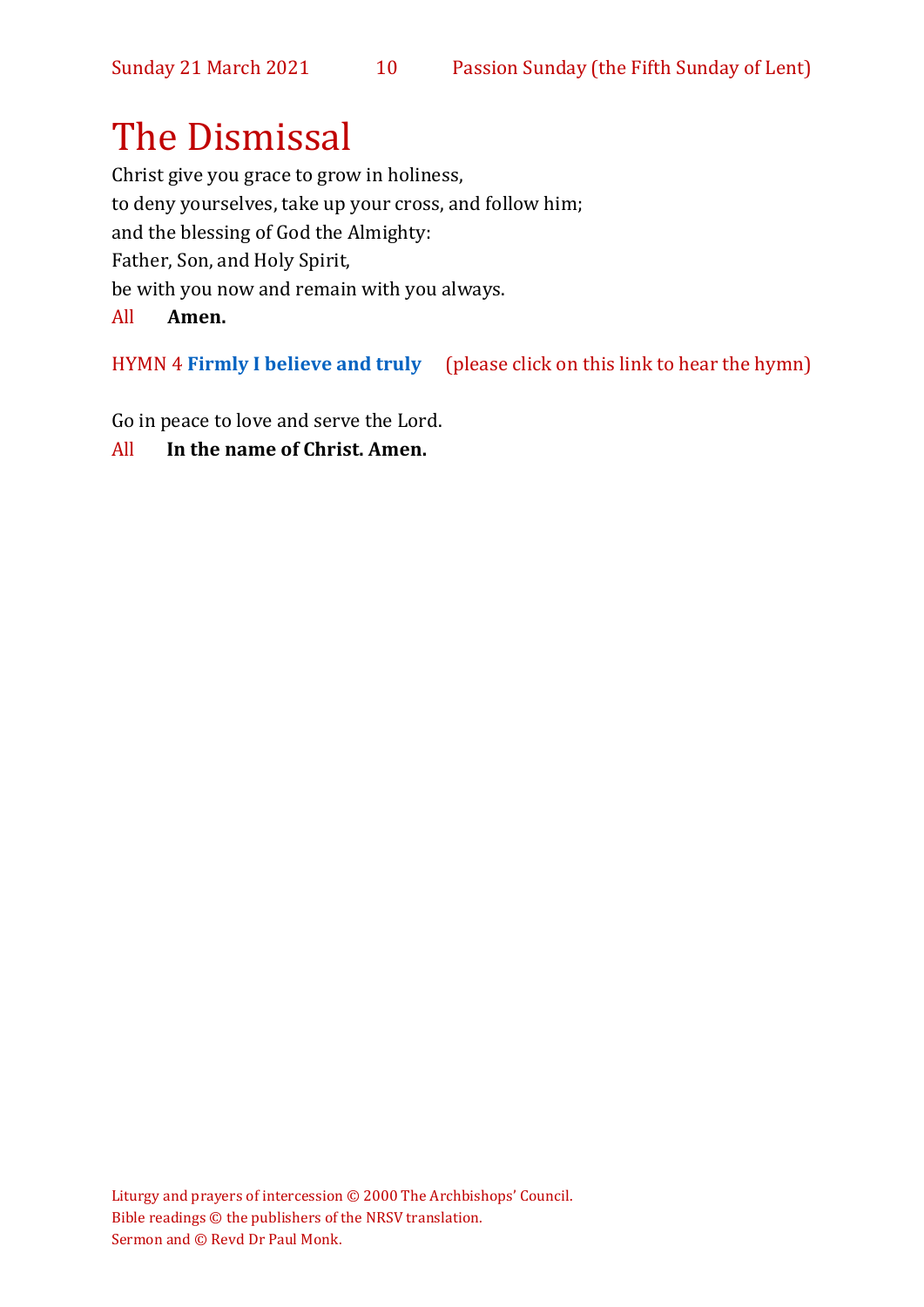# The Liturgy of the Sacrament

### Eucharistic Prayer (prayer E)

The Lord be with you

#### All **and also with you.**

Lift up your hearts.

#### All **We lift them to the Lord.**

Let us give thanks to the Lord our God.

#### All **It is right to give thanks and praise.**

Father, you made the world and love your creation. You gave your Son Jesus Christ to be our Saviour. His dying and rising have set us free from sin and death. And so we gladly thank you, with saints and angels praising you, and saying,

All **Holy, holy, holy Lord, God of power and might, heaven and earth are full of your glory. Hosanna in the highest. Blessed is he who comes in the name of the Lord. Hosanna in the highest.**

We praise and bless you, loving Father, through Jesus Christ, our Lord; and as we obey his command, send your Holy Spirit, that broken bread and wine outpoured may be for us the body and blood of your dear Son.

On the night before he died he had supper with his friends and, taking bread, he praised you. He broke the bread, gave it to them and said: Take, eat; this is my body which is given for you; do this in remembrance of me.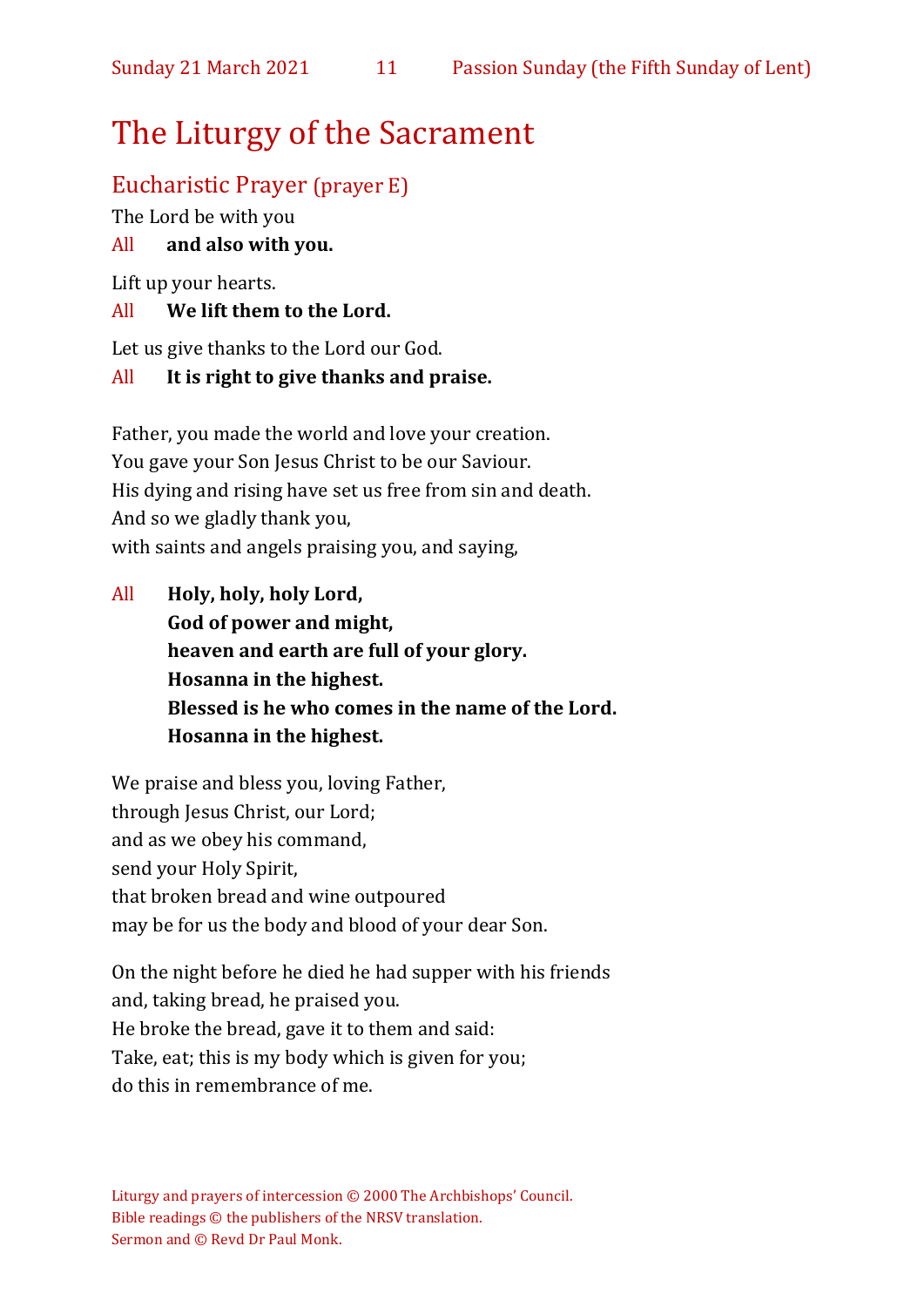When supper was ended he took the cup of wine. Again he praised you, gave it to them and said: Drink this, all of you; this is my blood of the new covenant, which is shed for you and for many for the forgiveness of sins. Do this, as often as you drink it, in remembrance of me.

So, Father, we remember all that Jesus did, in him we plead with confidence his sacrifice made once for all upon the cross.

Bringing before you the bread of life and cup of salvation, we proclaim his death and resurrection until he comes in glory.

Great is the mystery of faith:

## All **Christ has died. Christ is risen. Christ will come again.**

Lord of all life, help us to work together for that day when your kingdom comes and justice and mercy will be seen in all the earth.

Look with favour on your people, gather us in your loving arms and bring us with all the saints to feast at your table in heaven.

Through Christ, and with Christ, and in Christ, in the unity of the Holy Spirit, all honour and glory are yours, O loving Father, for ever and ever.

All **Amen.**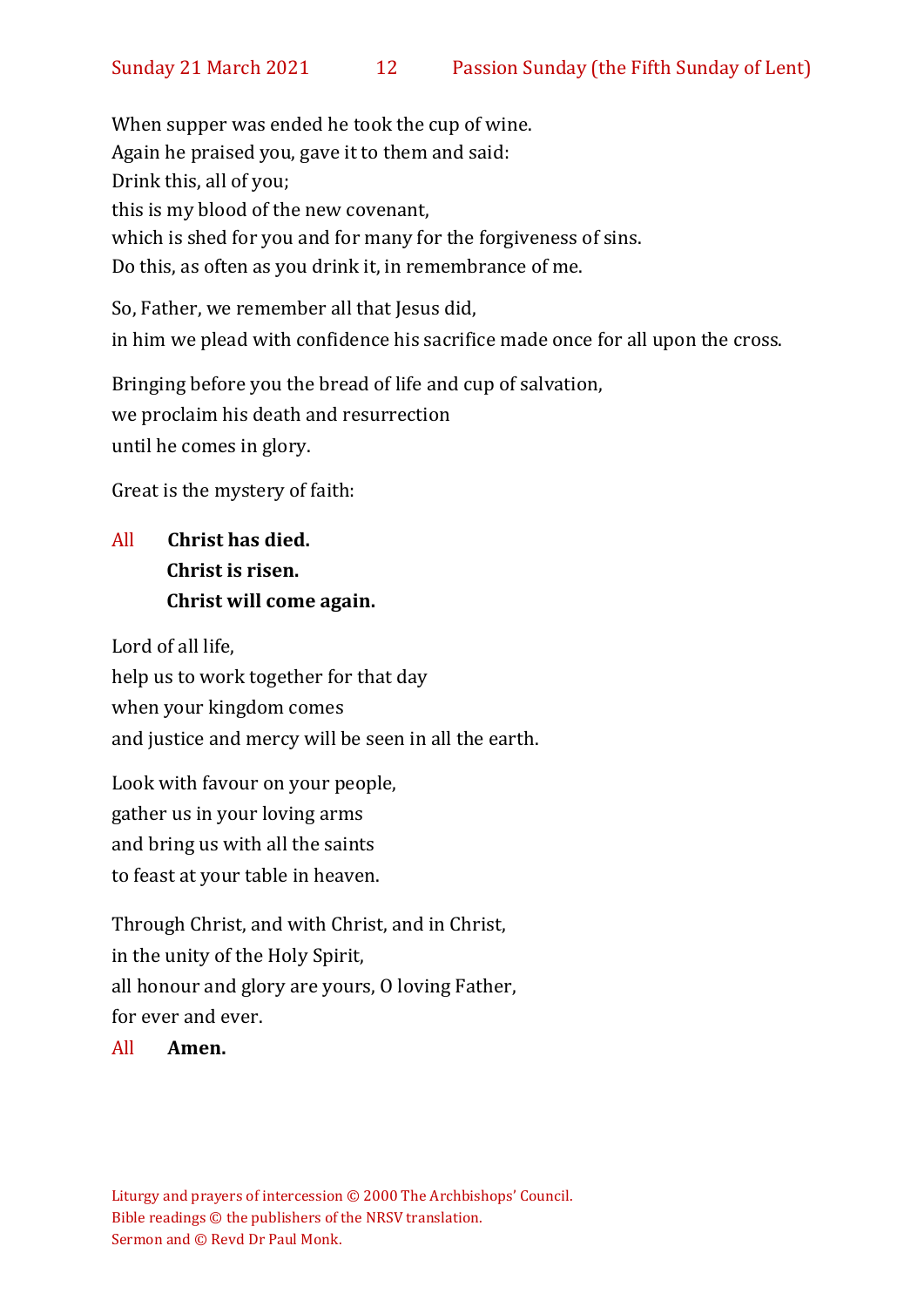## The Lord's Prayer

As our Saviour taught us, so we pray

All **Our Father in heaven, hallowed be your name, your kingdom come, your will be done, on earth as in heaven. Give us today our daily bread. Forgive us our sins as we forgive those who sin against us. Lead us not into temptation but deliver us from evil. For the kingdom, the power,** 

**and the glory are yours now and for ever. Amen.**

# Breaking of the Bread

We break this bread to share in the body of Christ.

- All **Though we are many, we are one body, because we all share in one bread.**
- All **Lamb of God,**

**you take away the sin of the world, have mercy on us.**

**Lamb of God, you take away the sin of the world, have mercy on us.**

**Lamb of God, you take away the sin of the world, grant us peace.**

Draw near with faith. Receive the body of our Lord Jesus Christ which he gave for you, and his blood which he shed for you. Eat and drink in remembrance that he died for you, and feed on him in your hearts by faith with thanksgiving.